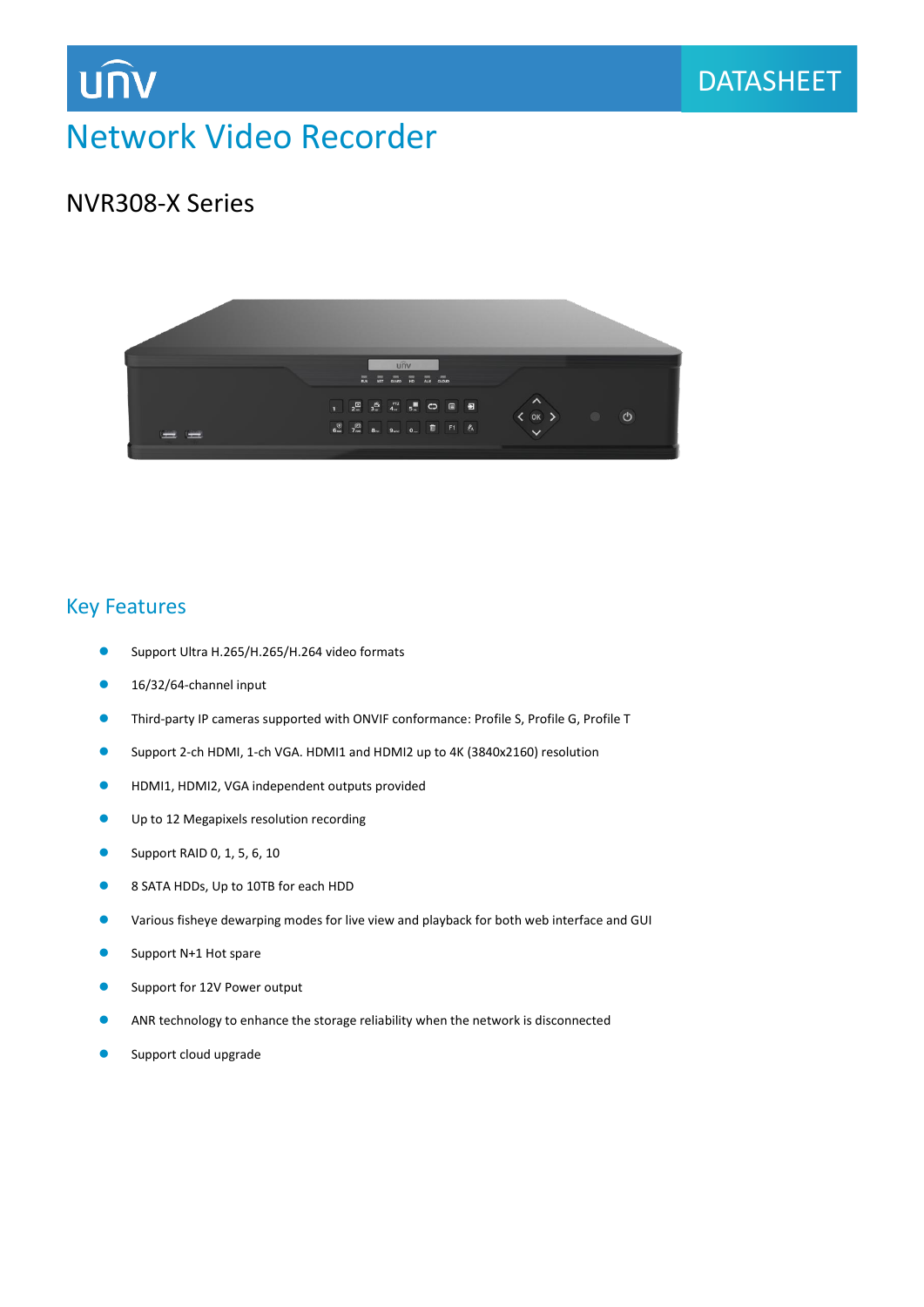# **UNV**

## Specifications

| <b>Model</b>                | NVR308-16X                                                                                                                                                                                                                                                                              | NVR308-32X                                                                        | NVR308-64X                                                                                                  |
|-----------------------------|-----------------------------------------------------------------------------------------------------------------------------------------------------------------------------------------------------------------------------------------------------------------------------------------|-----------------------------------------------------------------------------------|-------------------------------------------------------------------------------------------------------------|
| Video/Audio Input           |                                                                                                                                                                                                                                                                                         |                                                                                   |                                                                                                             |
| IP Video Input              | $16$ -ch                                                                                                                                                                                                                                                                                | $32$ -ch                                                                          | 64-ch                                                                                                       |
| Two-way Audio Input         | 1-ch, RCA                                                                                                                                                                                                                                                                               |                                                                                   |                                                                                                             |
| <b>Network</b>              |                                                                                                                                                                                                                                                                                         |                                                                                   |                                                                                                             |
| Incoming Bandwidth          | 384Mbps                                                                                                                                                                                                                                                                                 |                                                                                   |                                                                                                             |
| <b>Outgoing Bandwidth</b>   | 384Mbps                                                                                                                                                                                                                                                                                 |                                                                                   |                                                                                                             |
| <b>Remote Users</b>         | 128                                                                                                                                                                                                                                                                                     |                                                                                   |                                                                                                             |
| Protocols                   | P2P, UPnP, NTP, DHCP, PPPoE                                                                                                                                                                                                                                                             |                                                                                   |                                                                                                             |
| Video/Audio Output          |                                                                                                                                                                                                                                                                                         |                                                                                   |                                                                                                             |
| HDMI/VGA Output             | VGA:<br>1920x1080p/60Hz, 1920x1080p/50Hz, 1600x1200/60Hz, 1280x1024/60Hz, 1280x720/60Hz,<br>1024x768/60Hz<br>HDMI1/HDMI2(HDMI audio output is not supported):<br>4K (3840x2160)/30Hz, 1920x1080p/60Hz, 1920x1080p/50Hz, 1600x1200/60Hz, 1280x1024/60Hz,<br>1280x720/60Hz, 1024x768/60Hz |                                                                                   |                                                                                                             |
| <b>Recording Resolution</b> | 12MP/8MP/6MP/5MP/4MP/3MP/1080p/960p/720p/D1/2CIF/CIF                                                                                                                                                                                                                                    |                                                                                   |                                                                                                             |
| Audio Output                | 1-ch, RCA                                                                                                                                                                                                                                                                               |                                                                                   |                                                                                                             |
| Synchronous Playback        | $16$ -ch                                                                                                                                                                                                                                                                                |                                                                                   |                                                                                                             |
| Corridor Mode Screen        | 3/4/5/7/9/10/12/16                                                                                                                                                                                                                                                                      | 3/4/5/7/9/10/12/16/32                                                             |                                                                                                             |
| <b>Decoding</b>             |                                                                                                                                                                                                                                                                                         |                                                                                   |                                                                                                             |
| Decoding format             | Ultra 265, H.265, H.264                                                                                                                                                                                                                                                                 |                                                                                   |                                                                                                             |
| Live view/Playback          | 12MP/8MP/6MP/5MP/4MP/3MP/1080p/960p/720p/D1/2CIF/CIF                                                                                                                                                                                                                                    |                                                                                   |                                                                                                             |
| Capability                  | 2 x 12MP@30, 4 x 4K@30, 8 x<br>4MP@30, 9 x 4MP@25, 16 x<br>1080P@30                                                                                                                                                                                                                     | 2 x 12MP@30, 4 x 4K@30, 8 x<br>4MP@30, 9 x 4MP@25, 16 x<br>1080P@30, 32 x 960P@25 | 2 x 12MP@30, 4 x 4K@30, 8 x<br>4MP@30, 9 x 4MP@25, 16 x<br>1080P@30, 32 x 960P@25, 36 x<br>720P@30, 64 x D1 |
| <b>Hard Disk</b>            |                                                                                                                                                                                                                                                                                         |                                                                                   |                                                                                                             |
| <b>SATA</b>                 | 8 SATA interfaces                                                                                                                                                                                                                                                                       |                                                                                   |                                                                                                             |
| Capacity                    | up to 10TB for each HDD                                                                                                                                                                                                                                                                 |                                                                                   |                                                                                                             |
| eSATA                       | 1 eSATA interface                                                                                                                                                                                                                                                                       |                                                                                   |                                                                                                             |
| <b>Disk Array</b>           |                                                                                                                                                                                                                                                                                         |                                                                                   |                                                                                                             |
| Array Type                  | RAID 0, 1, 5, 6, 10                                                                                                                                                                                                                                                                     |                                                                                   |                                                                                                             |
| <b>External Interface</b>   |                                                                                                                                                                                                                                                                                         |                                                                                   |                                                                                                             |
| Network Interface           | 2 RJ45 10M/100M/1000M self-adaptive Ethernet Interfaces                                                                                                                                                                                                                                 |                                                                                   |                                                                                                             |
| Serial Interface            | 1 x RS232, 1 x RS485                                                                                                                                                                                                                                                                    |                                                                                   |                                                                                                             |
| USB Interface               | Front panel: 2 x USB2.0, Rear panel: 1 x USB3.0                                                                                                                                                                                                                                         |                                                                                   |                                                                                                             |
| Alarm In                    | $16$ -ch                                                                                                                                                                                                                                                                                |                                                                                   |                                                                                                             |
| Alarm Out                   | 4-ch                                                                                                                                                                                                                                                                                    |                                                                                   |                                                                                                             |
| General                     |                                                                                                                                                                                                                                                                                         |                                                                                   |                                                                                                             |
| Power Supply                | 100~240 VAC<br>Power Consumption: ≤ 25 W (without HDD)                                                                                                                                                                                                                                  |                                                                                   |                                                                                                             |
| <b>Working Environment</b>  | -10°C $\sim$ + 55°C (+14°F $\sim$ +131°F), Humidity $\leq$ 90% RH (non-condensing)                                                                                                                                                                                                      |                                                                                   |                                                                                                             |
| Dimensions (W×D×H)          | 442mm ×426mm× 89mm (17.4" × 16.8" × 3.5")                                                                                                                                                                                                                                               |                                                                                   |                                                                                                             |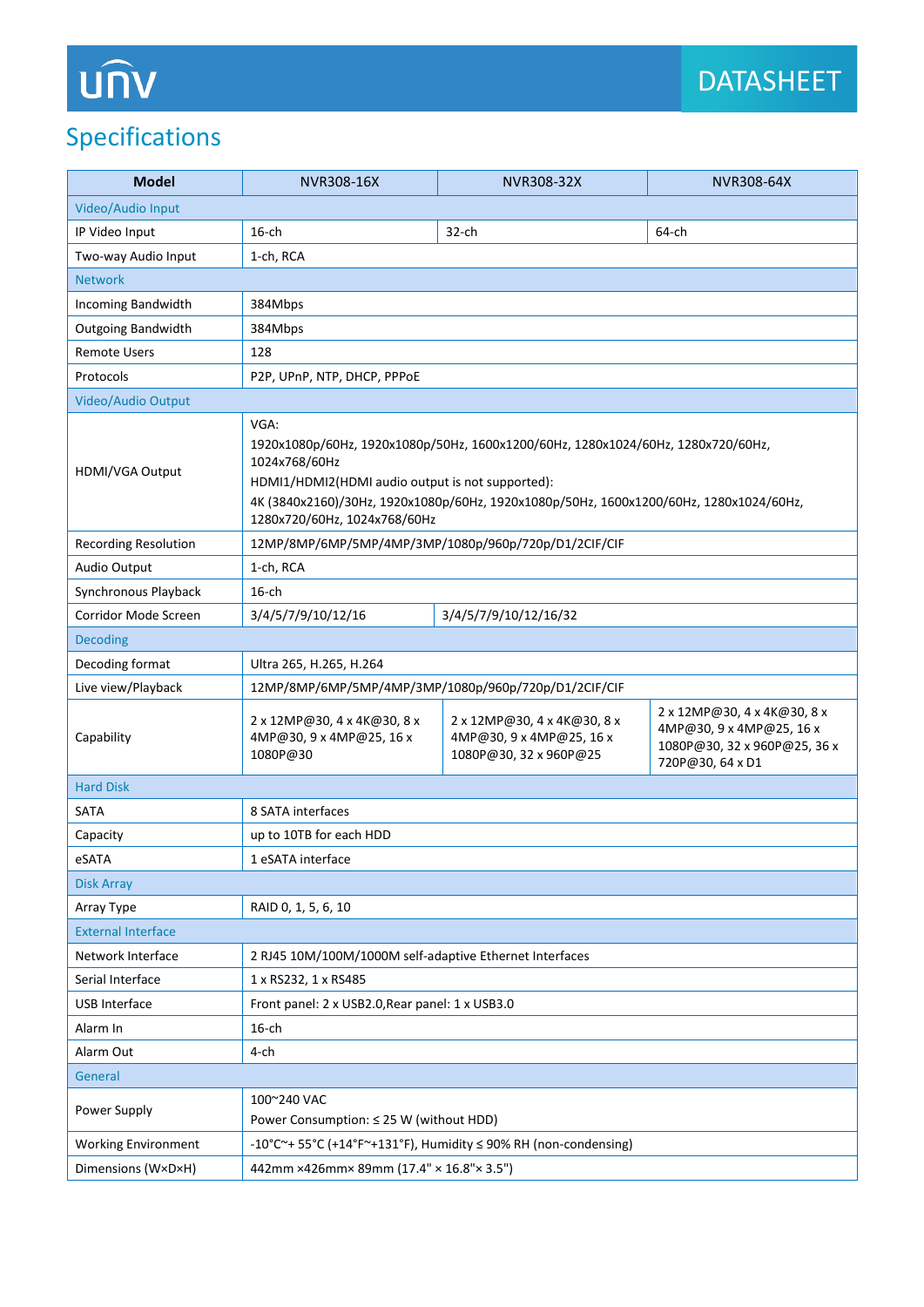

Weight (without HDD)  $\Big|$   $\leq$  5.7Kg (12.57lb)

## Dimensions